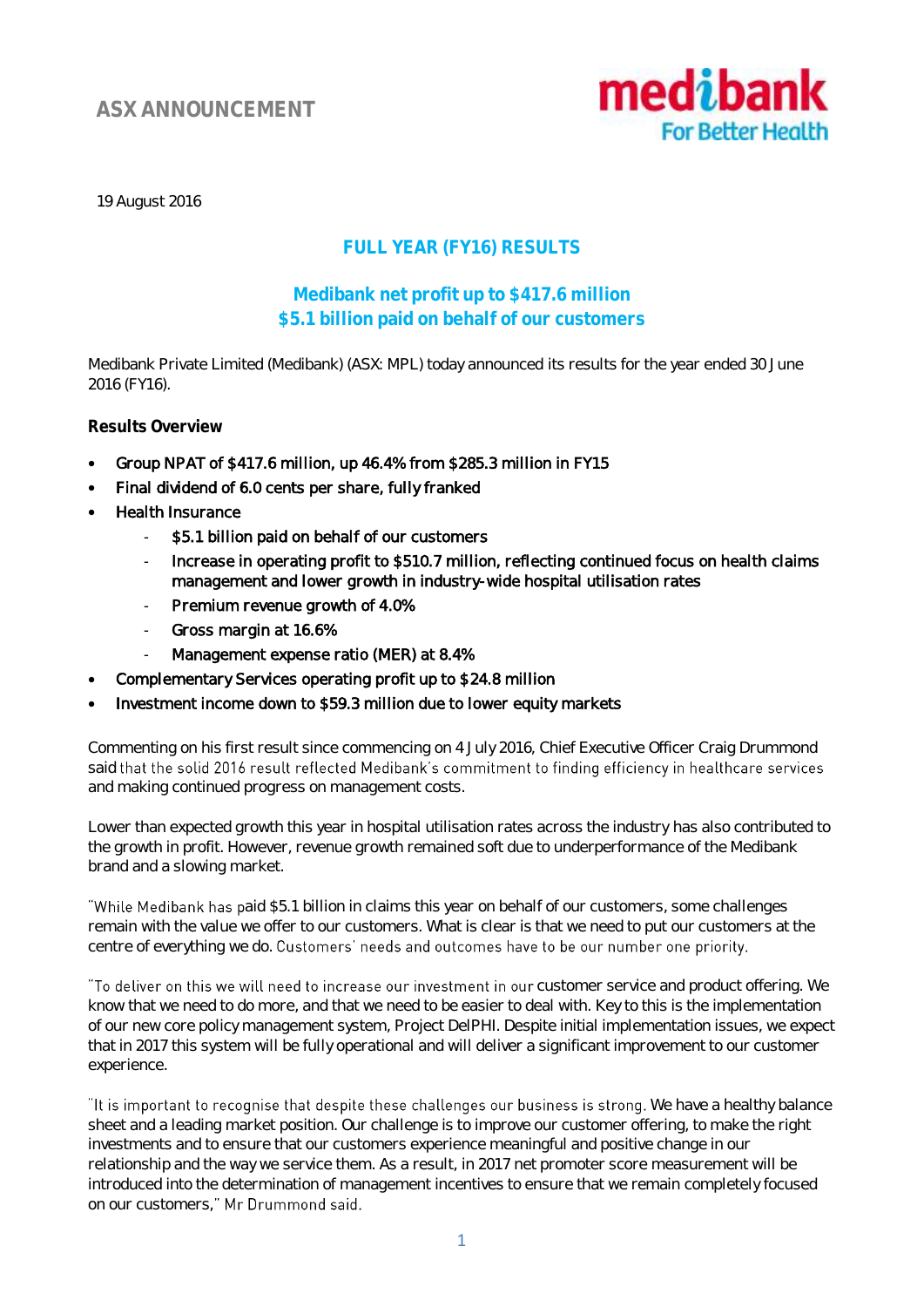#### **Group**

Group NPAT was up 46.4% to \$417.6 million (FY15: \$285.3 million), due primarily to the improved operating profit of the Health Insurance business.

#### **Health Insurance**

Health Insurance operating profit increased to \$510.7 million, up from \$332.2 million in FY15, reflecting the continued focus on health claims management and lower growth in industry-wide hospital utilisation rates. While health claims rose to a record \$5.1 billion for the year, the rate of growth was limited to 1.0%. Gross margin increased from 14.2% to 16.6%.

Health Insurance premium revenue was up 4.0% to \$6,172.5 million. Industry growth continued to slow amid ongoing affordability challenges from the passing on of rising costs. Growth was impacted by below market performance in both the acquisition and lapse of members. While Medibank brand volumes were down, the ahm brand continued to grow, albeit at a slower rate. Member switching between health insurers increased further in the period and the Medibank brand's underperformance in this segment was the largest contributor to the market share reduction in 2016.

Management expenses were up 1.2% to \$516.0 million, reflecting continued investment in enhancing operational capability, as well as increased reinvestment in marketing. Additional operating efficiencies drove the reduction of the MER from 8.6% in FY15 to 8.4% in FY16.

### **Complementary Services**

Complementary Services revenue declined 11.2% to \$569.3 million, however operating profit rose 74.6% to \$24.8 million, primarily due to the divestment of underperforming businesses and a solid result from ongoing businesses. Following completion of a strategic review in 2015, Medibank's Workplace Health and Travel Doctor businesses were sold in October 2015.

#### **Investment Income**

Investment income fell to \$59.3 million in FY16 due to relatively lower equity market returns, as well as lower interest rates compared to the prior corresponding period.

### **Capital**

Health Insurance related capital as at 30 June 2016 was \$816.1 million, representing approximately 12.7% of premium revenue, which is within the Board's stated target range of 12% to 14%.

#### **Dividend**

The Board has declared a final dividend of 6.0 cents per share, fully franked, bringing the full year FY16 dividend to 11.0 cents per share. This represents a final payout ratio of 71.7% of underlying NPAT, in line with the FY16 full year target payout ratio of 70-75% of underlying NPAT. The Board remains committed to an ongoing full year target payout ratio between 70-80% of annual underlying NPAT.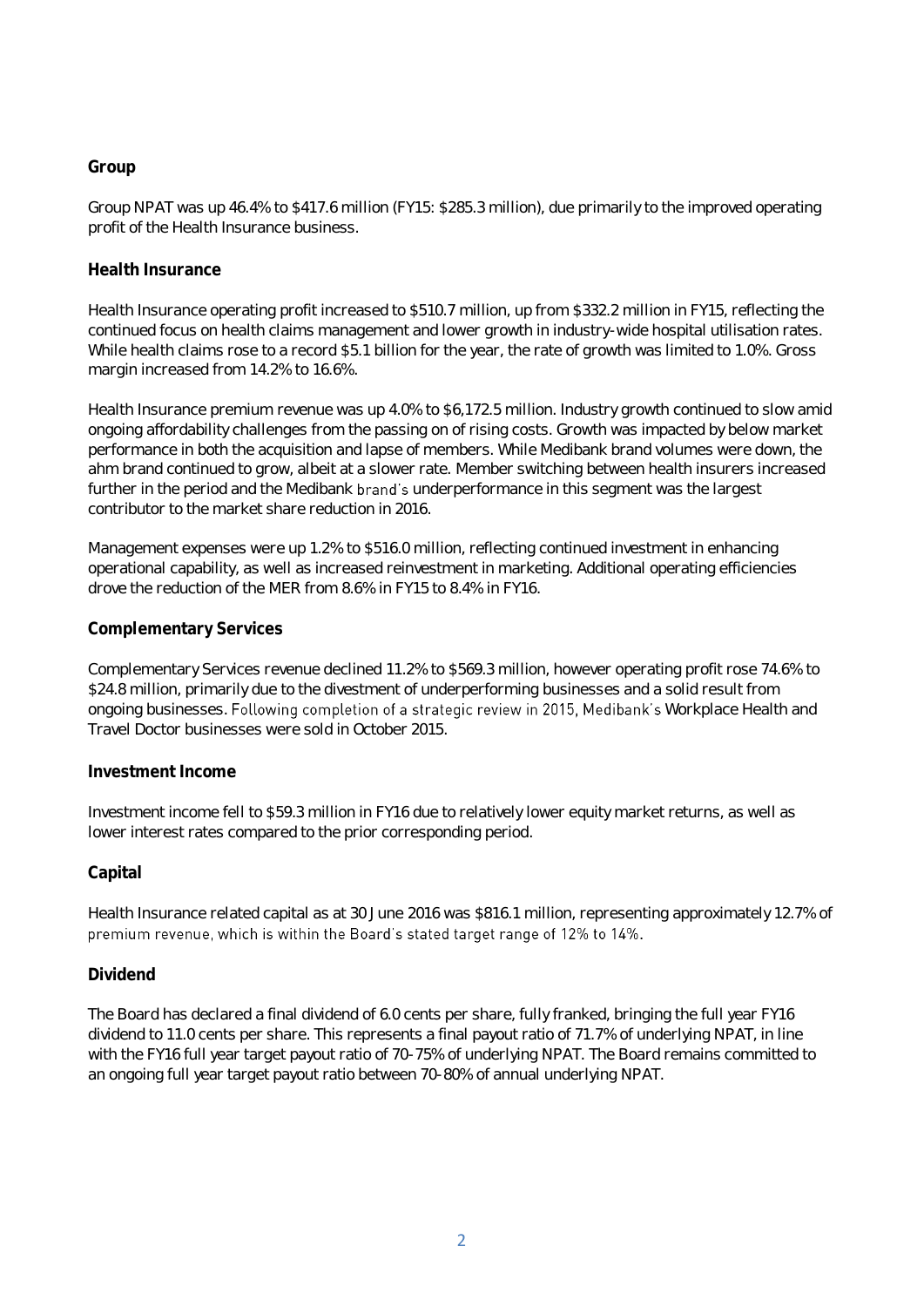#### **Health Insurance Outlook**

#### The FY17 Health Insurance operating result is expected to be impacted by a variety of factors, including:

#### Premium growth

- Slowing market growth reflecting slowing population growth but relatively steady health insurance participation rate
- Continued market share loss, following weak 2H16
- 2016 rate rise (5.64%) significantly lower than in 2015 (6.59%)

#### Operating margin

- Industry conditions in FY17 likely to be more comparable to 2H16 than 1H16, with further normalisation of the growth in hospital utilisation rates
- Incremental benefits from the payment integrity program
- Accumulating benefits from hospital contracting
- Increased investment in value for customers, the customer experience and organisational capability.

#### **Investor Briefing**

Medibank will conduct an investor briefing on the FY16 results today at 9.30am (AEST). The associated investor presentation will be available, along with access to the webcast of the briefing, on Medibank's website at [http://www.medibank.com.au/about/investor-centre/results-reports.](http://www.medibank.com.au/about/investor-centre/results-reports)

**Further enquiries:**

#### For media

Meaghan Telford Divisional General Manager, External Affairs Mob: 0457 551 211 Email: meaghan.telford@medibank.com.au

#### For investors/analysts

Chris Richardson General Manager, Investor Relations Tel: 03 8622 5834 | Mob: 0410 728 427 Email: chris.richardson@medibank.com.au

#### **About Medibank:**

Medibank Private Limited is Australia's leading private health insurer, with close to 40 years of experience delivering better health to all Australians. We look after the unique and individual health cover needs of 3.8 million members through our Medibank and ahm brands and deliver a wide range of programs to support health and wellbeing in the community. Members can access our products and services via an extensive retail, online or telephone network. We also deliver a range of complementary services including health management for government and other clients, and distribute travel, life and pet insurance. We are a strong advocate for a sustainable private health system that delivers value, transparency and affordability. Medibank Private Limited is listed on the Australian Securities Exchange and is headquartered in Melbourne. For more information, visit [www.medibank.com.au](http://www.medibank.com.au/)